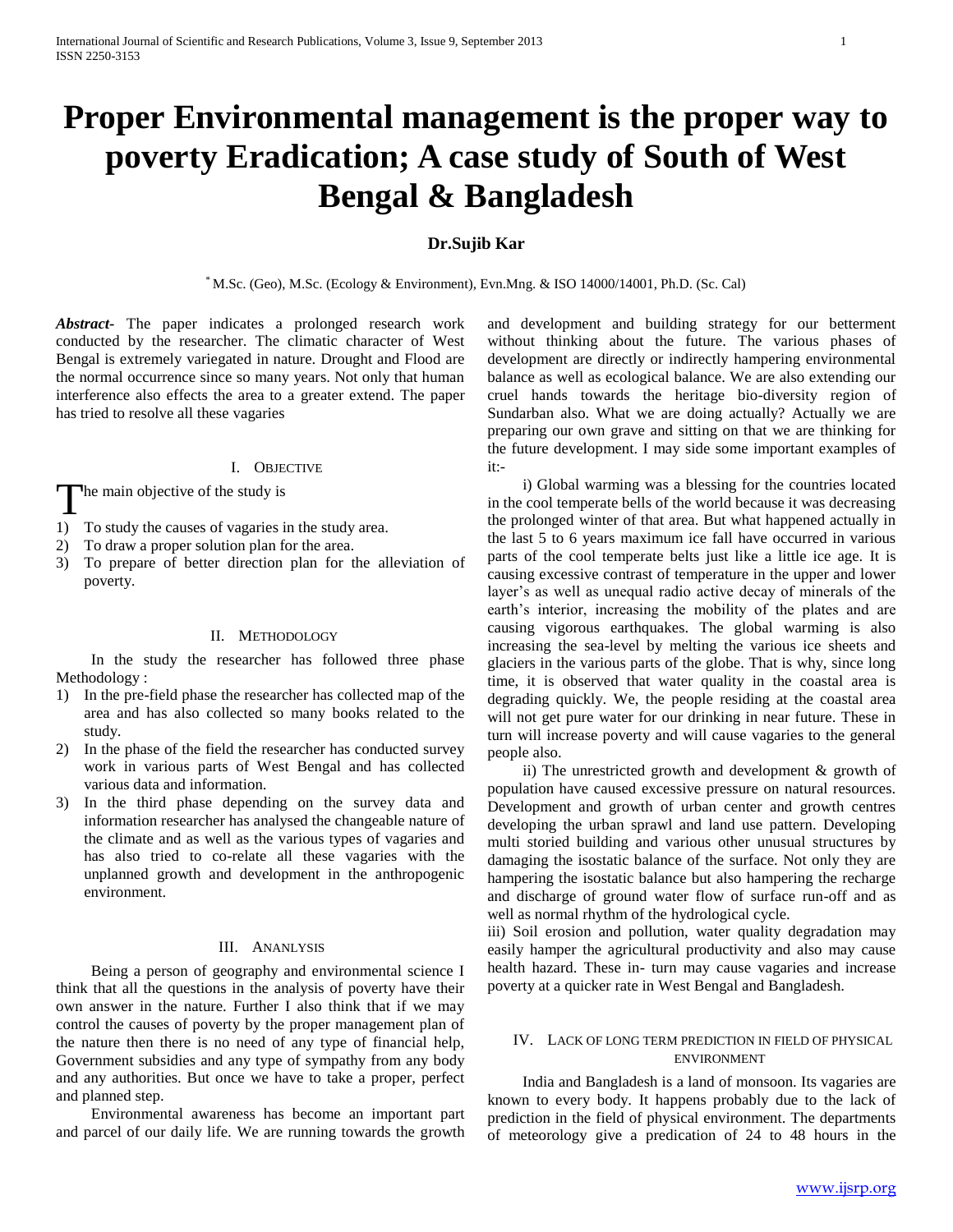meteorological phenomena but it is too little in the field of agricultural planning. We can not get any specific information well before the beginning of any proposed agricultural activities and at the same time it is also hampering the cropping pattern and crop calendar. That is why crop failure is the normal occurrence which is increasing the level of poverty.

 At last but not the least I may raise an example of Bengal delta where the lack of environmental awareness is causing the traditional poverty.

 If we think for the evolution of Bengal Delta then it is observed that it has evolved in successive stages and phases. Thus the lithological arrangements have occurred over the Bengal Fan. All the water bearing stratas are extended horizontally over this fan which may carry water as the

ephemeral stream of water or sub-surface flow of water. Such typical rock layers are not capable to hold water which is causing seasonal fluctuation of ground water table in various parts of South Bengal and Bangladesh  $\&$  is also hampering agricultural productivity.

 Since long time various planners and authorities have tried their level best to control the flood and drought of South Bengal and Bangladesh & they have developed various dams on river Damodar, On Ganga at Farakka and on Thista with out thinking about the regulation on the recharge of ground water. We are thinking about the water distribution policies in the national and international level. But the vagaries are beyond our limit and the poverty is increasing by leaps and bounce.



Simplified tectonic map of the northern part of the Bengal Basin

 Here in this context if we go through the actual geological structure of Bengal Delta then it will be observed that in the various phases of the evolution of Delta series of faults have

developed in various parts. These faults have distorted the litho logical arrangements to a greater extent. Depending on these fault lines mainly BASIN- MARGIN fault, EOCENE HINGE,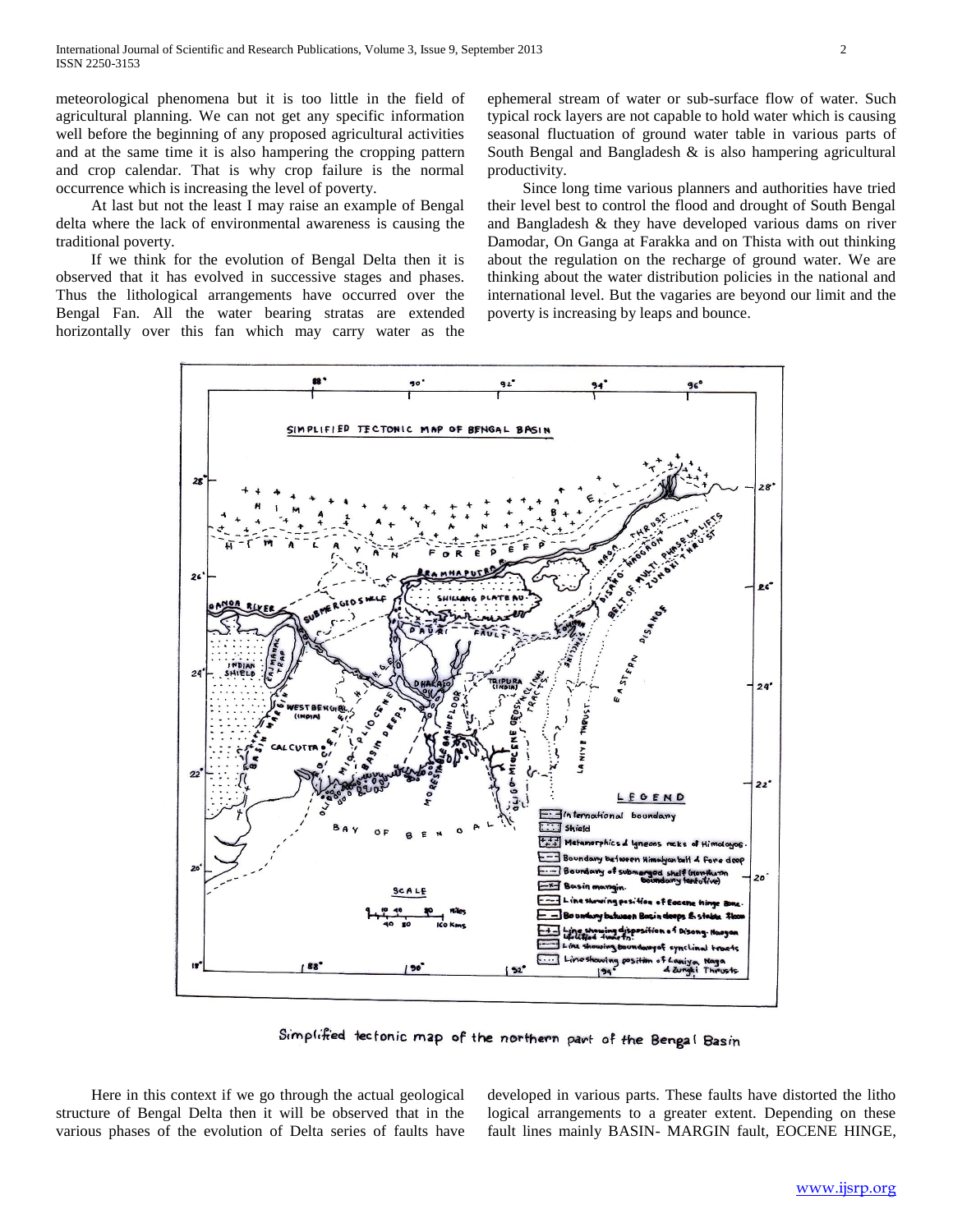MID-PLIOCENE fault and PADMA-PABNA fault etc can easily indicate the physiographic variations in the context of the evolution. If government planners in various level can develop some under ground barricade through these fault lines up to 40 to 50 metres deep they will control the subsurface flow and ephemeral streams then these barricades can easily control the movement of surface and sub- surface flow, not only that they may also balance the seasonal fluctuation of ground water table.

After wards it will be observed that no dams on the natural flow is necessary. It may also be able to balance Arsenic contamination of ground water and salinity of water in the saturated and un saturated layers of water specifically Arsenic and Salinity are hampering the daily life in various parts of South Bengal and Bangladesh as well as causing failure in Agriculture and Health hazard.



 On the other hand if we develop important roads upon these barricade then we may easily connect the various parts of India with Bangladesh, Shilong, Tripura, and Mayanmar within a very short span of time because these roads will decrease the distance between the important towns to a greater extent. This may increase the importance of the space. Our "Sundary Kolkata" & "The Beautiful Dhaka Town" will be the main business center of north-east India and South-East Asia.

 As the Ganga delta is made up of loose sand and clay, so, it is clear that any type of seismic shock can easily disrupt the

layers of sediments and propagate the sliding nature of the alluvium of the delta. That is why minor Earthquakes may also have vigorous impact on this area. It is observed that there are series of faults at the delta fronts which may cause Earth quake in the sundarban area also at any time. These barricades may easily save the delta from powerful Earthquake by controlling the movement of rock layers. At the same time the whole North-East India will also be saved from such seismic activity.

 In this way such condition will save delta from its vulnerability and will increase the sustainability of Kolkata,